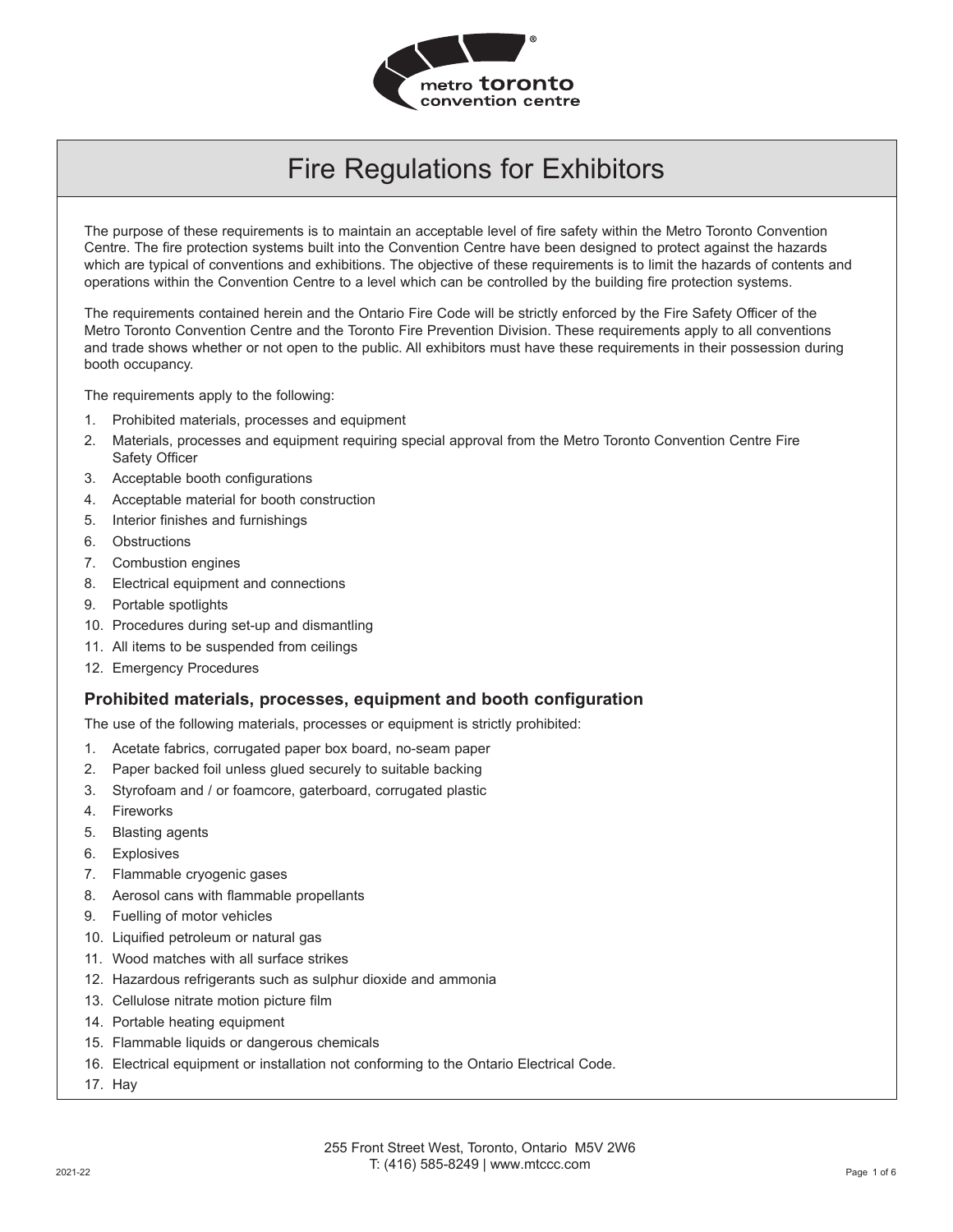

#### **Materials, processes and equipment requiring special permit for use**

The use of the following materials, processes or equipment is subject to approval from the Metro Toronto Convention Centre Fire Safety Officer. If any material, process or equipment requiring approval is to be used, the Exhibitor shall submit in writing to the Show Manager the nature of the process or equipment and any safeguards to be used to protect the hazard. Requests will be submitted by the Show Manager to the Metro Toronto Convention Centre who will review and return the request with its approval, rejection or limitations.

- 1. Propane or natural gas fired equipment.
- 2. Operation of any heater, barbecue, heat producing device, open flame device, candles, torches, or cooking appliances
	- (a) Portable Commercial Cooking Equipment: Must meet NFPA96 184 installation of Equipment for the Portable Commercial Cooking Equipment: Must meet NFPA96 - 184 installation of Equipment for the Removal of Smoke and Grease-Laden Vapours from Commercial Cooking Equipment, in accordance with the Ontario Fire Code. An adequate exhaust and filter system, including a fire protection system capable of providing extinguishment over the entire cooking surface is required.
- 3. Exhibits involving hazardous processing or materials not previously listed
- 4. Storage or display of ammunition and fire arms (subject to subsection 5.2 of the Ontario Fire Code and Criminal Code)
- 5. Pressure vessels including propane tanks
- 6. Fossil fuel powered equipment
- 7. Hydraulically powered equipment using flammable fluids
- 8. Radiation producing devices
- 9. Natural Christmas trees
- 10. Hydrogen vehicles

### **Acceptable booth configuration**

The following booth configurations will be acceptable:

- 1. Open top exhibition booths.
- 2. Platforms not exceeding 400 square feet in area.

The following booth configuration will require approval from the Metro Toronto Convention Centre Fire Safety Officer. A description of the booths requiring approval shall be submitted to the Show Manager who in turn will submit the description to the Fire Safety Officer for approval. The Fire Safety Officer will discuss these configurations with the Toronto Fire Prevention Division.

- 1. Platforms exceeding 400 square feet in area.
- 2. Exhibition booths with flame retardant fabric canopies not to exceed 200 square feet.
- 3. Layouts of all meeting rooms used for exhibits.

**Note:** Two storey booths or single level roofed booths and booths with mezzanines are allowed only with prior approval of the Fire Safety Officer and when they are in accordance with The Metro Toronto Convention Centre guidelines attached and/or National Fire Prevention Act #13 (1982) and the Ontario Building Code.

- \* Any enclosed showroom with an area in excess of 2,000 square feet or an occupancy of 60 persons or more must have two means of exit as far apart as possible. Any booth with an area of 2,500 square feet or more must contain one fire extinguisher.
- \* Bleachers are allowed with prior approval of Fire Safety Officer and Ontario Building Code building permit.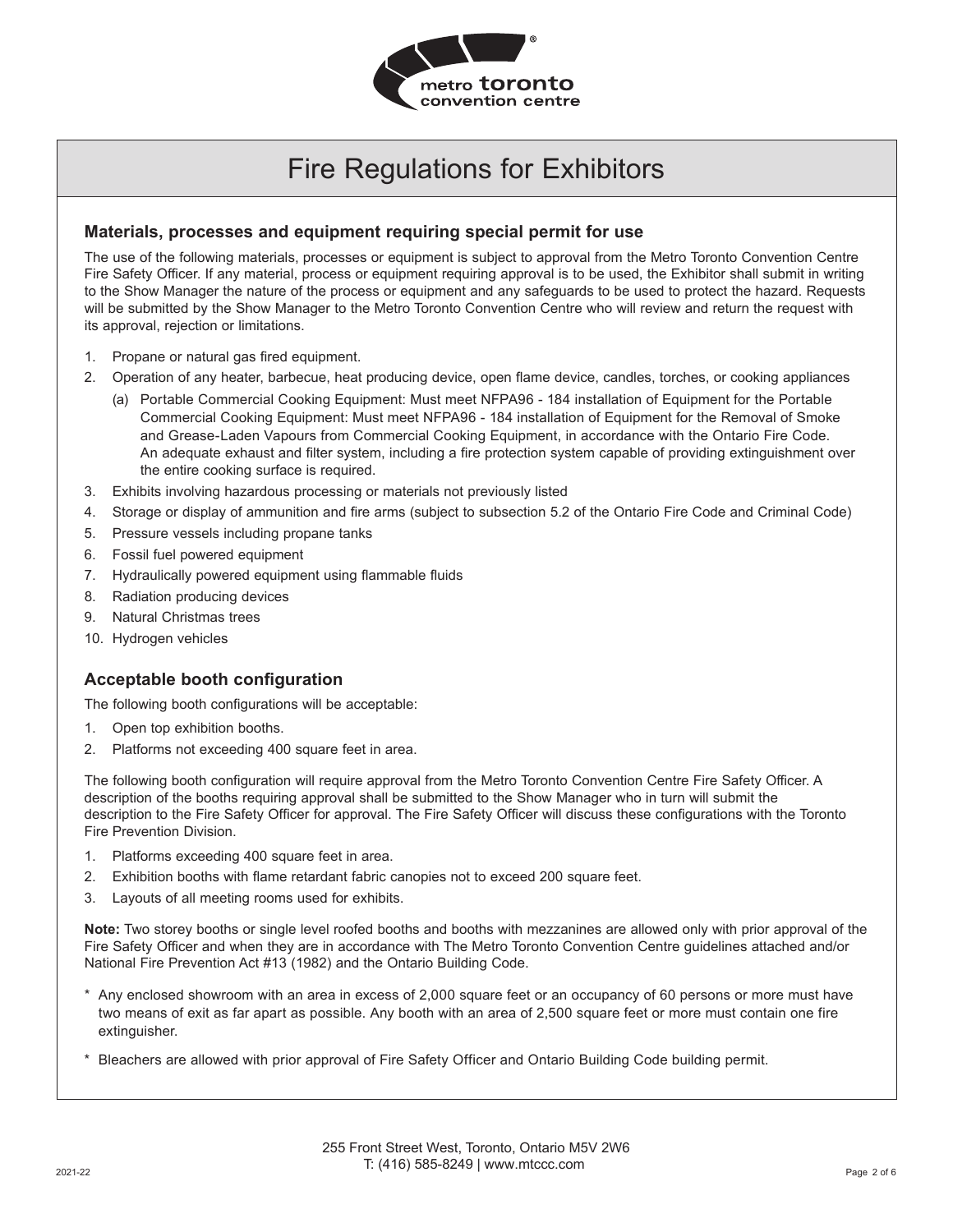

#### **Acceptable materials for booth construction**

The following types of materials will be acceptable for booth construction:

- 1. Wood.
- 2. Combustible materials including plastics having a flame spread rating not exceeding 150 and a smoke developed classification not exceeding 300.
- 3. Noncombustible materials as regulated by the Ontario Building Code.

#### **Interior finishes and furnishings**

The limitations described below shall apply to all interior finishes and furnishings including:

- drapes
- hangings
- curtains
- drops
- decorative fabrics
- Christmas trees
- artificial flowers and foliage
- motion picture screens
- paper: cardboard or compressed paperboard less than 1/8 inch thick is considered paper
- ruscus
- split wood
- textiles
- all other decorative materials including plastics

#### **Limitations**

- 1. Made from noncombustible material, or
- 2. Treated and maintained in a flame retardant condition by an approved flame retardant solution or process.
- 3. Corrugated cardboard can be used only if fire retardant treated at the factory.
- 4. Plastics can be used only if approved by the Metro Toronto Convention Centre Fire Safety Officer.

**Note:** It is not necessary to flameproof textiles, paper and combustible merchandise on display for sale, but the quantity so used shall be limited to the displaying of one salvageable length. Each sample must differ in colour, weave or texture.

Wallpaper is permissible if pasted securely to temporary walls or wallboard backing.

The following test (NFPA 701 Match Flame Test) may be used to determine if a material is flame resistant:

- 1. Cut off a small piece of the materials (1 1/2 inches wide by 4 inches long) and hold it with a pair of pliers.
- 2. Hold a wooden match 1/2 inch below the bottom of the material 12 seconds.
- 3. If, when the match is taken away, the material stops burning within 2 seconds, it is flame resistant.
- 4. If the material goes up in flames immediately or continues to burn for more than 2 seconds after the match is removed, it is not flame resistant.
- 5. All fabrics should meet the requirements of CAN/ULC-S109 "Flame Tests of Flame-Resistant Fabrics and Films" or equivalent.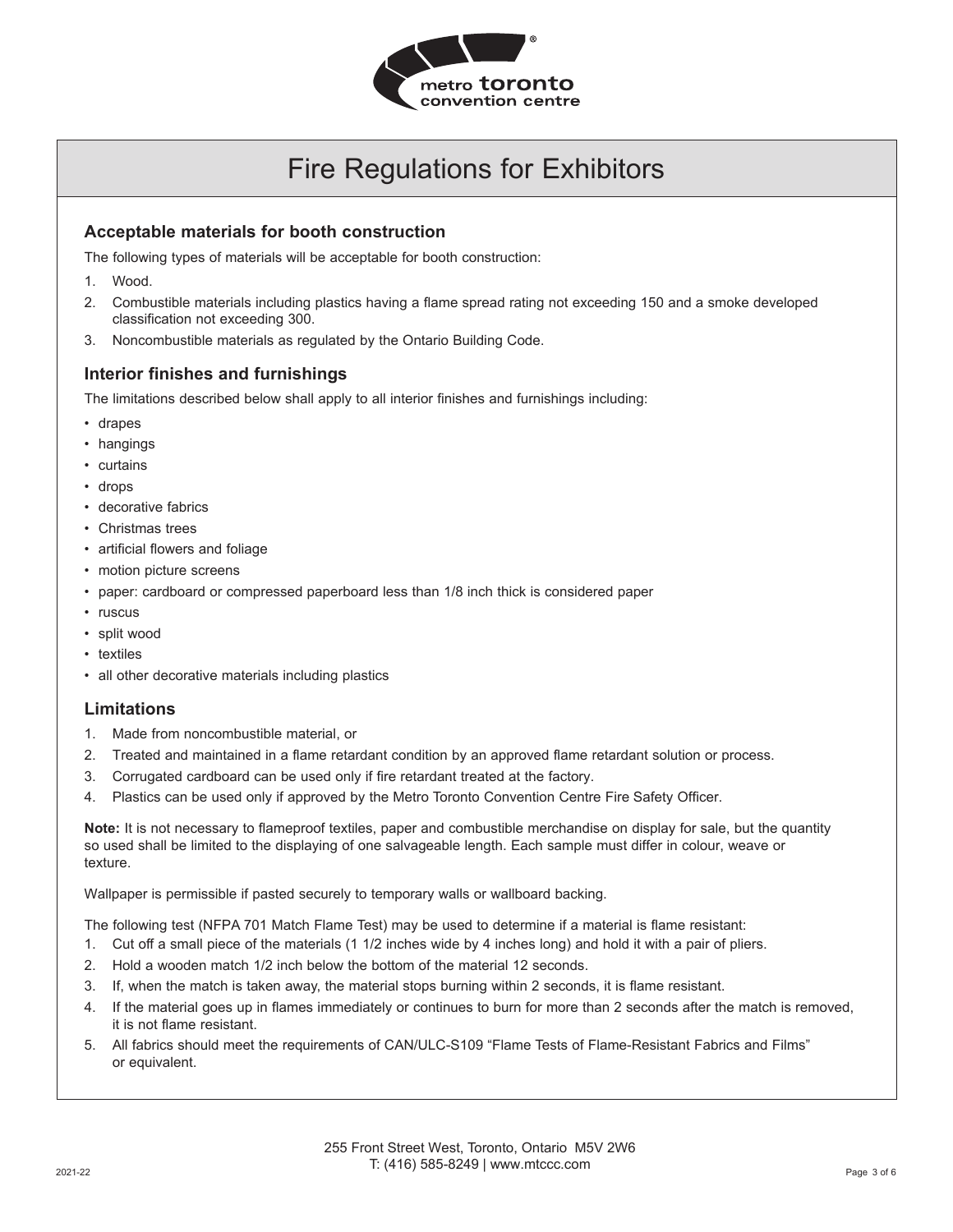

#### **Obstructions**

Nothing shall be hung or affixed to any sprinkler piping or heads. Construction or ceiling decorations of the show booths must not impede the operation of the sprinkler system.

All exit doors shall be in an operable condition and shall remain unobstructed at all times. Exit signs, manual pull stations, fire department handsets, fire hose cabinets and portable fire extinguishers shall not be obstructed in any manner.

If a fire hose standpipe is located in exhibit space, it shall be the responsibility of the Show Manager or Exhibitor, as the case may be, to provide access to such equipment and, if the view to such equipment is obstructed, to provide designating signs for same.

All entrances, exits, aisles, stairways, lobbies and passageways shall be unobstructed at all times. Vehicles in fire lanes or blocking exits, etc. will be removed at owner's expense. Roof construction shall be substantial and fixed in position in specified areas for the duration of the show. Easels, signs, etc. shall not be placed beyond the booth area into the aisles.

Literature, supplies and handouts are permissible in reasonable quantities. Reserve quantities shall be kept in closed containers and stored in a neat, compact manner within the booth.

Vehicles or other flammable fuelled engines displayed shall conform to the following requirements:

- 1. Fuel tanks containing fuel, or which have ever contained fuel, shall be maintained less than ½ full. Caps for fuel tanks fill pipes shall be of the locking type and be maintained locked to prevent viewer inspection. If they cannot be locked, they shall be taped shut.
- 2. Garden tractors, chain saws, power plants and other gasoline powered equipment shall not contain any fuel and shall not be used for demonstrations without permission from the Metro Toronto Convention Centre Fire Safety Officer.
- 3. The electrical system shall be de-energized by either:
	- (a) Removing the battery, or
	- (b) Disconnecting both battery cables and covering them with electrical tape or other similar insulating material.
- 4. Tanks containing propane shall be maintained less than ½ full. Vehicles may be driven in and positioned. Engine should remain running, with valve shut off. Allow engine to run until all of the fuel line is used up. Turn ignition off.
- 5. Cylinders for barbecues and/or appliances within a vehicle such as stoves, refrigerators, etc., must be empty.

#### **Electrical equipment and connections**

Rule 2-022 of the Electrical Safety Code, a provincial regulation, requires that all electrical equipment must be approved before it may legally be advertised, displayed, offered for sale or other disposal, sold or otherwise disposed of or used in the province of Ontario.

It is the responsibility of each exhibitor to ensure that all electrical equipment in, on, or about the booth comply with these requirements. This includes electrical merchandise as well as lighting and display equipment.

Electrical equipment is considered to be approved if it bears the certification mark or field approval label of an organization which has been accredited by the Standards Council of Canada to approve electrical equipment. Electrical equipment is also considered to be approved if it bears an Ontario Hydro Special Inspection / Field Approval label. One of the fundamental requirements of approval is that the appropriate approval markings appear on the equipment. If such markings are missing, then the equipment is considered not to be approved.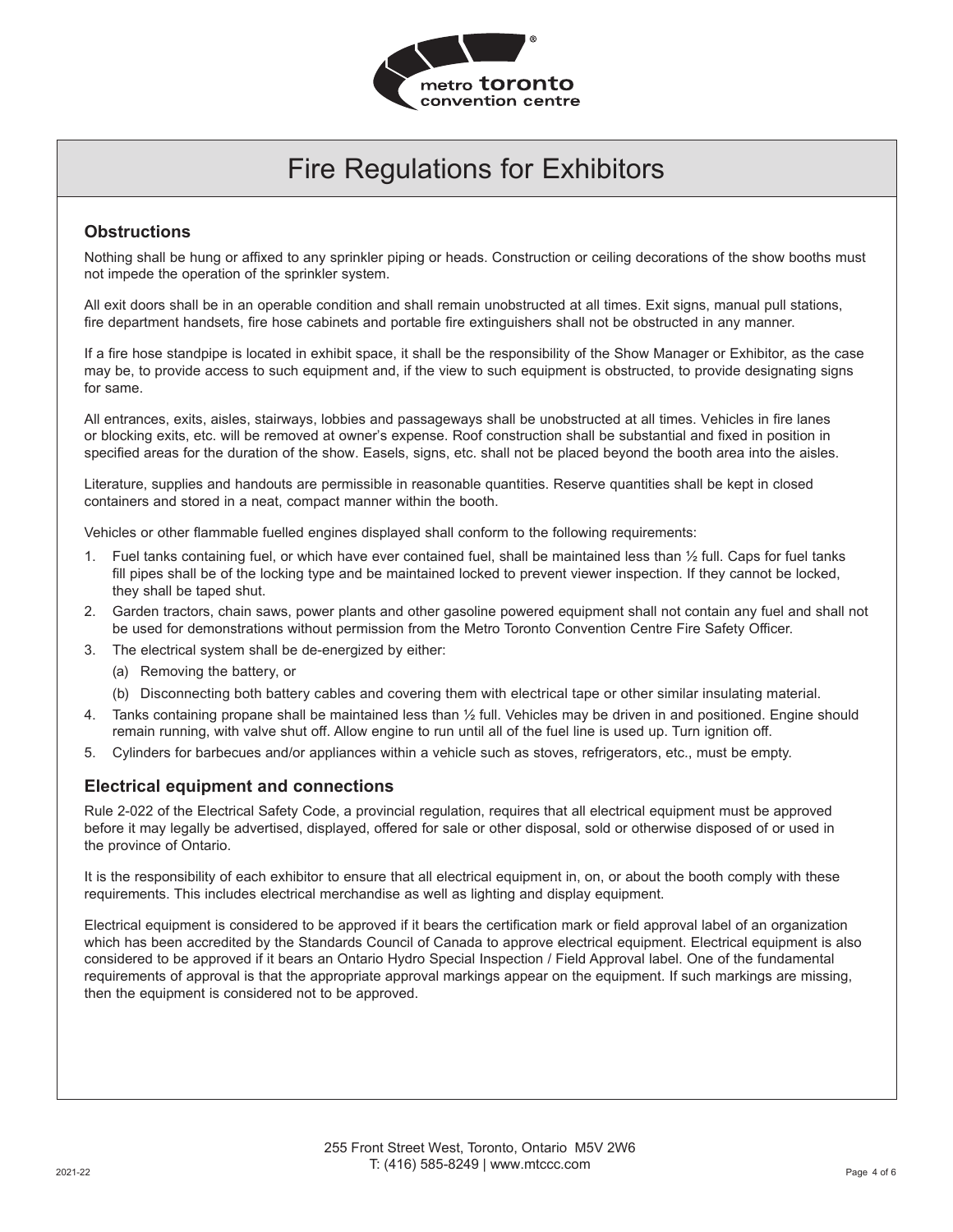

Exhibitors are requested to examine all electrical equipment that they will be bringing to the show in order to determine if it has the proper approvals. If any of the electrical equipment is not approved, then the exhibitor is required to file with Ontario Hydro an Application for Permission to Show Unapproved Electrical Equipment at Trade Shows, and pay the necessary fees.

An application form and additional information can be found elsewhere in the exhibitor kit or manual. Please note that Permission to Show is only granted for the duration of the show. Proper approval must be obtained after show for any equipment which is to remain in the province of Ontario.

#### **Please note that the Electrical Safety Authority (ESA) inspectors have the authority to order the removal of unapproved electrical equipment from the show.**

#### **Portable spotlights**

All clamp on types of portable spotlights shall be protected from metal to metal contact by having electrical insulating pads or wrappings permanently attached to the lamp holder clamps

Where a spotlight may be subject to physical damage, dampness or where lamps may come in contact with combustible material, the spotlight shall be equipped with a guard attached to the lampholder or the handle.

Flexible cords (extension cords) or power bars may only be used for portable lamps or appliances that are of allowable amperage for the size and type of the three conductor cord to be used.

#### **Procedures during set-up and dismantling of shows**

All exhibitors are to register for a move in/move out time using Voyage Control. Exhibitors will be provided further information in the Exhibitor Manual provided by the show. Exhibitors will not be authorized to enter the loading area without a Voyage Control registration. Access to and flow of vehicles or trucks on exhibition hall floor is limited and controlled. Drivers of vehicles must stand by vehicles at all times with parking lights on.

The idling of trucks while in the loading dock area of the building or on the exhibition hall floor is prohibited. Once unloaded, your vehicle is to be removed from the loading dock immediately.

Crates and packing materials must be removed promptly. The exhibitor is to monitor this activity. Restriction on the use of materials, processes and equipment during set-up and dismantling must be adhered to.

Any type of utility connection (i.e. electrical, audio, video, water, compressed air, steam, etc.) must be carried out by the Licensor's authorized personnel or its appointees. This applies to any and all connections made which are not covered in the Centre's "Electrical Rate Schedule" or "Water Drain or Compressed Air Rate Schedule."

The following equipment and operations are prohibited during show set-up and dismantling:

- 1. Powered tools and equipment, except material handling equipment, other than electrically powered or air powered.
- 2. Electrically powered tools and equipment other than those listed by CSA or approved by Ontario Hydro.
- 3. Portable heating equipment.
- 4. Welding, cutting, or brazing without special permission from the Metro Toronto Convention Centre Fire Safety Officer.
- 5. Painting with flammable or volatile paints and finishes.
- 6. Use of other equipment or operations that increase the risk of life safety.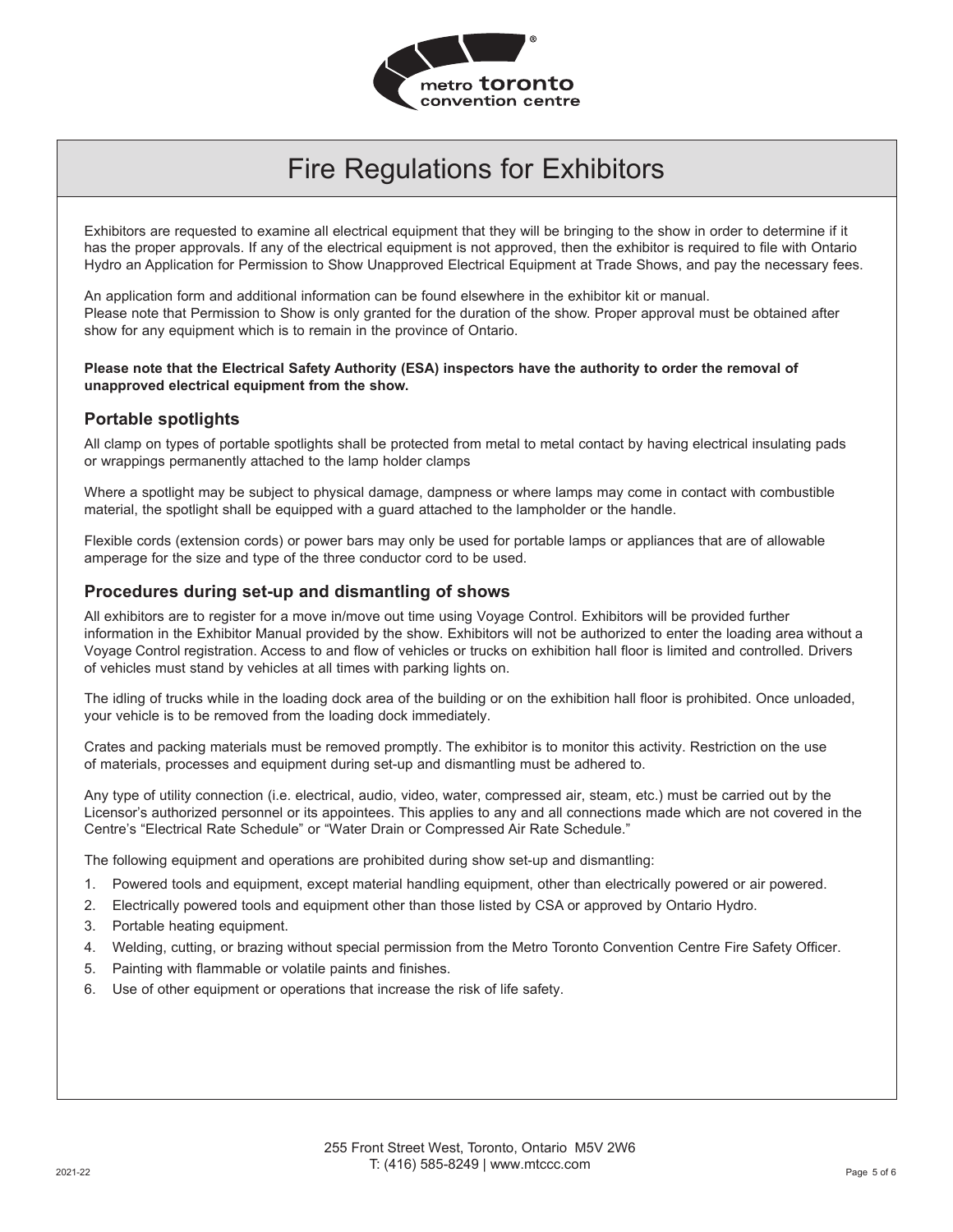

#### **Ceiling suspended items**

- 1. All items to be suspended from ceilings including signs, displays, light and sound equipment etc., must be approved in advance.
- 2. Rigging of cable and other hanging devices on or near ceiling electrical buss ducts and conduits is strictly prohibited.
- 3. All ceiling equipment, material and rigging must be removed immediately upon close of the show.
- 4. Rigging installation affixed to any Centre structure is an exclusive service provided by SHOWTECH Power & Lighting

Rigging Plots are to be submitted to: Metro Toronto Convention Centre, Engineering Department 255 Front Street West, Toronto, Ontario M5V 2W6 T: (416) 585-8182

#### **Emergency procedures**

The Metro Toronto Convention Centre is equipped with sophisticated fire protection equipment, including: automatic sprinkler, smoke and heat detection, fire alarm and voice communication systems. Upon your arrival, you should familiarize yourself with the building particularly as to the location of the nearest exit, manual pull station and fire extinguisher.

If you see a fire, activate the nearest fire alarm manual pull station and leave the fire area closing all doors behind you. Do not attempt to fight a fire unless it is small enough to extinguish with one of the portable extinguishers located throughout the building. There are no fire hoses provided for use by occupants.

Metro Toronto Convention Centre emergency number is (416) 585-8160.

**The Metro Toronto Convention Centre is a smoke-free environment. All public areas, rental space, corridors, loading docks, exhibit halls and parking lots are designated as non-smoking. In addition, 9 meters (30 feet) surrounding any entrance and exit, is designated as non-smoking areas. Electronic cigarettes and vapors are also prohibited indoors.**